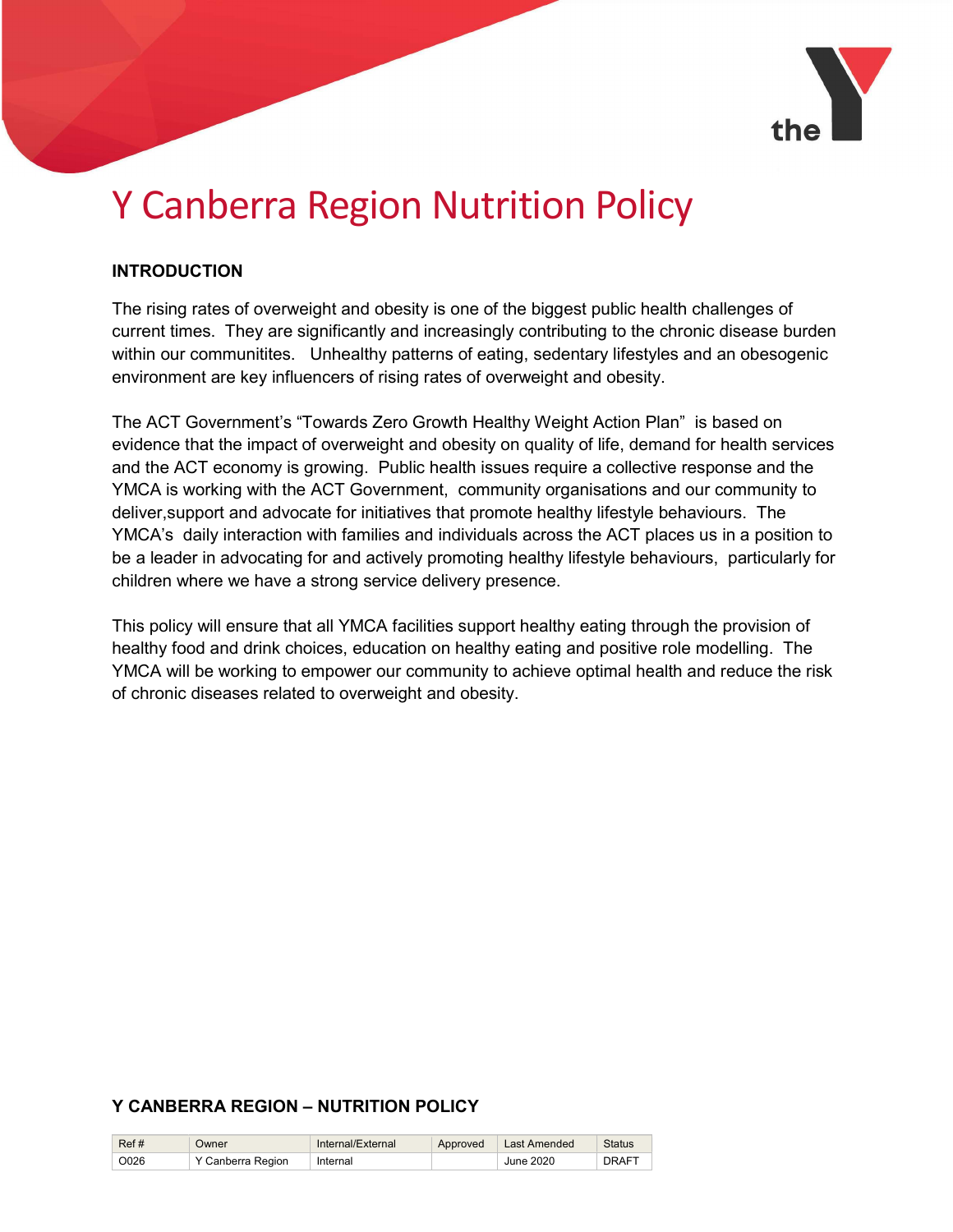

## **POLICY**

Healthy eating is vital in achieving overall health and wellbeing. YMCA Canberra aims to support and model healthy eating by implementing nutrition standards for all YMCA facilities and events where food and drinks are provided and/or sold, by 1 July 2016.

These standards will be based on:

- National Healthy School Canteens: Guidelines for healthy food and drinks supplied in school canteens (Australian Government Department of Health 2014) (NHSCG); and
- Healthy Food and Drinks Choices Policy, ACT Health 2013.

The National Healthy School Canteen Guidelines (NHSCG)are relevant for children's settings and ACT Health's Healthy Food and Drink Choices Policy is relevant for settings where food is provided to adults and children. Both documents are based on the Australian Dietary Guidelines.

The objectives of the YMCA nutrition standards are to:

- $\triangleright$  Improve the availability of healthy food and drink choices
- $\triangleright$  Identify and promote healthy food and drink choices
- $\triangleright$  Identify and reduce the availability of less healthy food and drink choices
- $\triangleright$  Remove all sugar sweetened beverages from YMCA facilities
- $\triangleright$  Ensure the YMCA supports and models healthy eating across all facilities and events by making healthy food choices the easy choices.

The YMCA nutrition standards apply the NHSCG traffic light system to categorise food and drinks into three categories according to their nutritional value. The categories are **GREEN**, AMBER and RED.

In summary, the NHSCG states:

#### GREEN – Best choices

Always on the menu. GREEN foods and drinks are the best choices for a menu as they contain a wide range of nutrients and are generally low in saturated fat, sugar and salt.

#### AMBER – Choose carefully

Select carefully, do not let these dominate menu choices. **AMBER** foods and drinks contain some valuable nutrients but may also contain higher levels of saturated fats, sugar and/or salt. These foods may contribute to excess energy (kilojoules) being consumed. They should be

| Page 2 of 10           |                  |                   |               |
|------------------------|------------------|-------------------|---------------|
| <b>Document Number</b> | Date Approved    | Date Last Amended | <b>Status</b> |
| G021                   | 28 November 2015 | 30/10/19          | Approved      |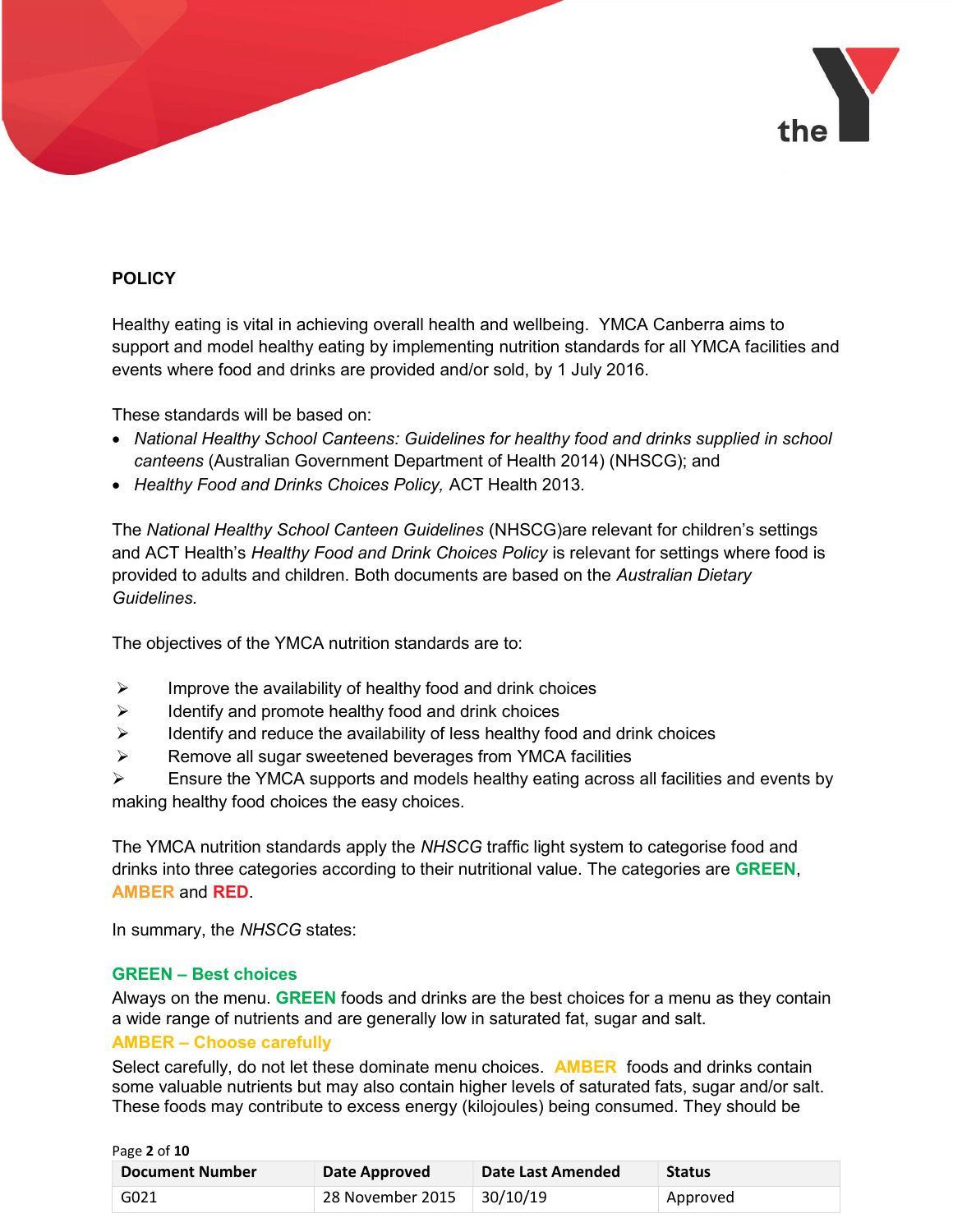

provided in smaller serving sizes and modified to be at the more **GREEN** end of the spectrum whenever possible.

#### RED – Limit

Not recommended on the menu. RED foods and drinks are low in nutritional value and may be high in saturated fat, suger and/or salt. These foods may provide excess energy (kilojules).

Note: Many combined foods such as sandwiches, casseroles, sushi will sit on the border of GREEN and AMBER categories depending on the ingredients used. All foods should be moved towards the **GREEN** end of the spectrum by choosing and substituting ingredients at every opportunity.

The NHSCG and the NHSCG User Guide "Go for Green" will be utilised as the primary resource document for YMCA staff and volunteers implementing the Healthy Food and Drinks Policy. A copy of these document should be readily available in all facilities that prepare food and drinks and is to be used as a reference guide for assessing, classifying and modifiying recipes to make them greener.

| <b>Nutrition Standards</b>                                  |                                                                                                                                                                                                                                                                                                                                                                                                                                                                                                                                                                                           |                                                |                                              |            |
|-------------------------------------------------------------|-------------------------------------------------------------------------------------------------------------------------------------------------------------------------------------------------------------------------------------------------------------------------------------------------------------------------------------------------------------------------------------------------------------------------------------------------------------------------------------------------------------------------------------------------------------------------------------------|------------------------------------------------|----------------------------------------------|------------|
| <b>Setting</b>                                              | <b>Information</b>                                                                                                                                                                                                                                                                                                                                                                                                                                                                                                                                                                        | <b>GREEN</b>                                   | <b>AMBER</b>                                 | <b>RED</b> |
| <b>Children's Services</b><br><b>Early Learning Centres</b> | Children's Education and<br>Care Assurance, under                                                                                                                                                                                                                                                                                                                                                                                                                                                                                                                                         | More than                                      | Less than 50%                                | $0\%$      |
|                                                             | the overarching<br><b>ACECQA</b><br>Must meet the<br>➤<br><b>Education and Care</b><br><b>Services National</b><br>Law and the<br><b>Education and Care</b><br><b>Services National</b><br>Regulations with<br>regards to nutrition<br>$\triangleright$ The majority of items<br>must be GREEN.<br>Menu items/recipes<br>must be modified<br>wherever possible to<br>move them to the far<br><b>GREEN</b> end of the<br>spectrum.<br>$\triangleright$ Added salt should be<br>removed from recipes<br>Where packaged<br>≻<br>items are utilised<br>these should be low<br>or reduced salt | 50%<br>The higher the<br>% GREEN the<br>better | The less the %<br><b>AMBER the</b><br>better |            |

| Page 3 of 10           |                  |                   |               |
|------------------------|------------------|-------------------|---------------|
| <b>Document Number</b> | Date Approved    | Date Last Amended | <b>Status</b> |
| G021                   | 28 November 2015 | 30/10/19          | Approved      |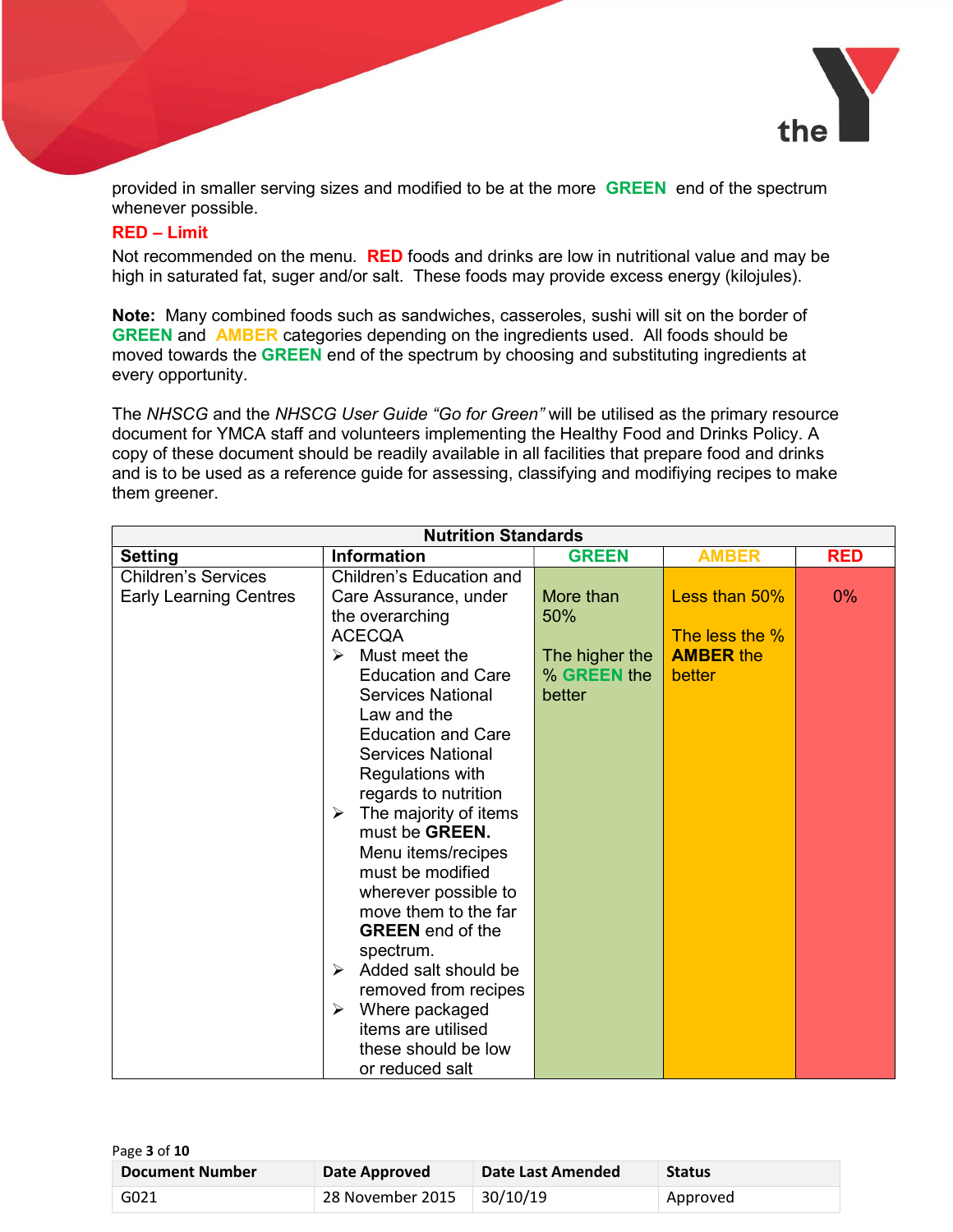

|                               | ➤ | Tap water should                        |                |                  |       |
|-------------------------------|---|-----------------------------------------|----------------|------------------|-------|
|                               |   | always be available                     |                |                  |       |
|                               |   | free of charge                          |                |                  |       |
| <b>Children's Services</b>    | ➤ | Must meet the                           |                |                  |       |
| <b>OSHC</b>                   |   | <b>Education and Care</b>               | More than      | Less than 50%    | 0%    |
|                               |   | <b>Services National</b>                | 50%            |                  |       |
|                               |   | Law and the                             |                | The less the $%$ |       |
|                               |   | <b>Education and Care</b>               | The higher the | <b>AMBER the</b> |       |
|                               |   | <b>Services National</b>                | % GREEN the    | better           |       |
|                               |   | Regulations with                        | better         |                  |       |
|                               |   | regards to nutrition                    |                |                  |       |
|                               | ➤ | Must meet the                           |                |                  |       |
|                               |   | <b>NHSCG</b>                            |                |                  |       |
|                               |   |                                         |                |                  |       |
|                               | ➤ | The majority of items<br>must be GREEN. |                |                  |       |
|                               |   |                                         |                |                  |       |
|                               |   | Menu items/recipes<br>must be modified  |                |                  |       |
|                               |   | wherever possible to                    |                |                  |       |
|                               |   | move them to the far                    |                |                  |       |
|                               |   | <b>GREEN</b> end of the                 |                |                  |       |
|                               |   | spectrum.                               |                |                  |       |
|                               |   | $\triangleright$ Added salt should be   |                |                  |       |
|                               |   | removed from recipes                    |                |                  |       |
|                               |   | $\triangleright$ Where packaged         |                |                  |       |
|                               |   | items are utilised they                 |                |                  |       |
|                               |   | should be low or                        |                |                  |       |
|                               |   | reduced salt                            |                |                  |       |
|                               | ➤ | Tap water should                        |                |                  |       |
|                               |   | always be available                     |                |                  |       |
|                               |   | free of charge                          |                |                  |       |
| Accommodation                 | ➤ | The majority of items                   |                |                  |       |
|                               |   | should be GREEN.                        | More than      | Less than 50%    | 0%    |
|                               |   | Menu items/recipes                      | 50%            |                  |       |
|                               |   | must be modified                        |                | The less the %   |       |
|                               |   | wherever possible to                    | The higher the | <b>AMBER the</b> |       |
|                               |   | move them to the far                    | % GREEN the    | better           |       |
|                               |   | <b>GREEN</b> end of the                 | better         |                  |       |
|                               |   | spectrum.                               |                |                  |       |
| Catering for any YMCA         | ➤ | <b>AMBER</b> items may                  |                |                  |       |
| organised meeting,            |   | be provided in small                    | More than      | Less than 50%    | $0\%$ |
| event, training, members      |   | serves and small                        | 50%            |                  |       |
| day                           |   | quantities                              |                | The less the %   |       |
| (club events included)        | ➤ | Added salt should be                    | The higher the | <b>AMBER the</b> |       |
|                               |   | removed from                            | % GREEN the    | better           |       |
|                               |   | recipes                                 | better         |                  |       |
| <b>Take Home Meal Service</b> | ➤ | Where packaged                          |                |                  |       |
|                               |   | items are utilised                      |                | Less than 50%    | $0\%$ |

Page 4 of 10

| <b>Document Number</b> | Date Approved             | Date Last Amended | <b>Status</b> |
|------------------------|---------------------------|-------------------|---------------|
| G021                   | 28 November 2015 30/10/19 |                   | Approved      |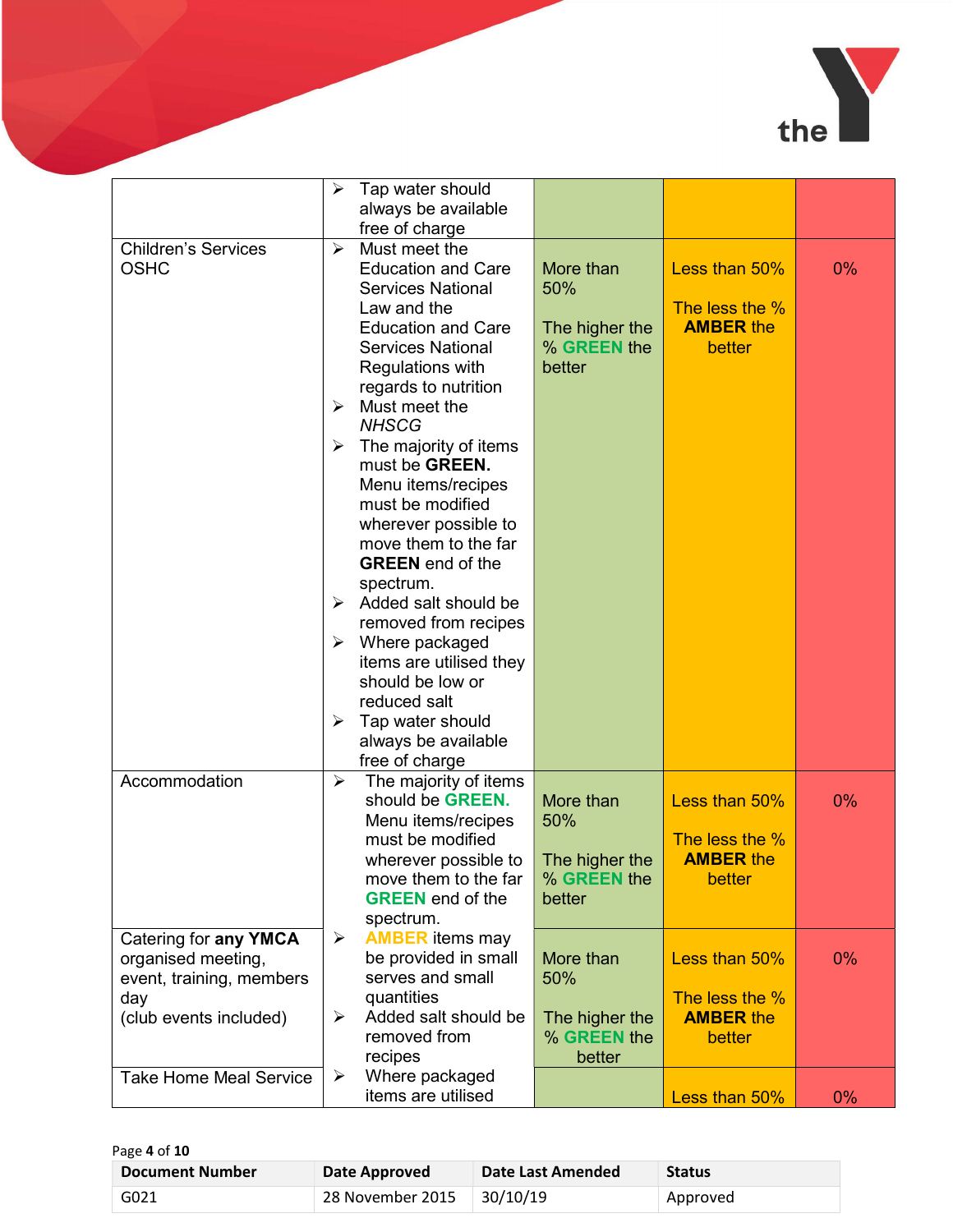

|                             | they should be low                             | More than                 |                                |           |
|-----------------------------|------------------------------------------------|---------------------------|--------------------------------|-----------|
|                             | or reduced salt                                | 50%                       | The less the %                 |           |
|                             | products                                       |                           | <b>AMBER the</b>               |           |
|                             | Milk choices should<br>➤                       | The higher the            | better                         |           |
|                             | include low fat milk                           | % GREEN the               |                                |           |
|                             | Tap water should<br>➤                          | better                    |                                |           |
|                             | always be available                            |                           |                                |           |
|                             | free of charge                                 |                           |                                |           |
| <b>Health &amp; Fitness</b> | The majority of items<br>➤                     |                           |                                |           |
| (events & retail sales)     | should be GREEN.                               | More than                 | Less than 50%                  | Less than |
|                             | <b>AMBER</b> items may<br>➤                    | 50%                       |                                | $10\%$ of |
|                             | be provided in small                           |                           | The less the %                 | available |
|                             | quantities only                                | The higher the            | of <b>AMBER</b>                | choices   |
|                             | $\triangleright$ Milk choices should           | % of GREEN                | choices the                    |           |
|                             | include low fat milk                           | choices the               | better                         |           |
|                             | <b>RED</b> category items                      | better                    |                                |           |
|                             | should not be                                  |                           |                                |           |
|                             | promoted or placed in                          |                           |                                |           |
|                             | prominent areas such                           |                           |                                |           |
|                             | as at point of sale, on                        |                           |                                |           |
|                             | reception counters, at                         |                           |                                |           |
|                             | eye level within fridges                       |                           |                                |           |
|                             | or displays.                                   |                           |                                |           |
| <b>Runners Club</b>         | $\triangleright$ The majority of items         |                           |                                |           |
| (events & retail sales)     | should be GREEN.                               | More than                 | Less than 50%                  | Less than |
|                             | $\triangleright$ <b>AMBER</b> items may be     | 50%                       |                                | 10% of    |
|                             | provided in small                              |                           |                                | available |
|                             | quantities only                                | The higher the<br>% GREEN | The less the %<br><b>AMBER</b> | choices   |
|                             | $\triangleright$ Milk choices should           |                           |                                |           |
|                             | include low fat milk                           | choices the<br>better     | choices the<br>better          |           |
|                             | Tap water should                               |                           |                                |           |
|                             | always be available<br>free of charge          |                           |                                |           |
|                             | $\triangleright$ <b>RED</b> category items     |                           |                                |           |
|                             | should not be                                  |                           |                                |           |
|                             | promoted or placed in                          |                           |                                |           |
|                             | prominent areas such                           |                           |                                |           |
|                             | as at point of sale, on                        |                           |                                |           |
|                             | reception counters, at                         |                           |                                |           |
|                             | eye level within fridges                       |                           |                                |           |
|                             | or displays.                                   |                           |                                |           |
| Sailing Club (events &      | The majority of items<br>$\blacktriangleright$ |                           |                                |           |
| retail sales)               | should be GREEN.                               | More than                 | Less than 50%                  | Less than |
|                             | Menu items/recipes                             | 50%                       |                                | 10% of    |
|                             | must be modified                               |                           | The less the %                 | available |
|                             | wherever possible to                           | The higher the            | <b>AMBER</b>                   | choices   |
|                             | move them to the far                           | % GREEN                   |                                |           |

| Page 5 of 10 |  |  |
|--------------|--|--|
|              |  |  |

| <b>Document Number</b> | Date Approved               | Date Last Amended | <b>Status</b> |
|------------------------|-----------------------------|-------------------|---------------|
| G021                   | 28 November 2015   30/10/19 |                   | Approved      |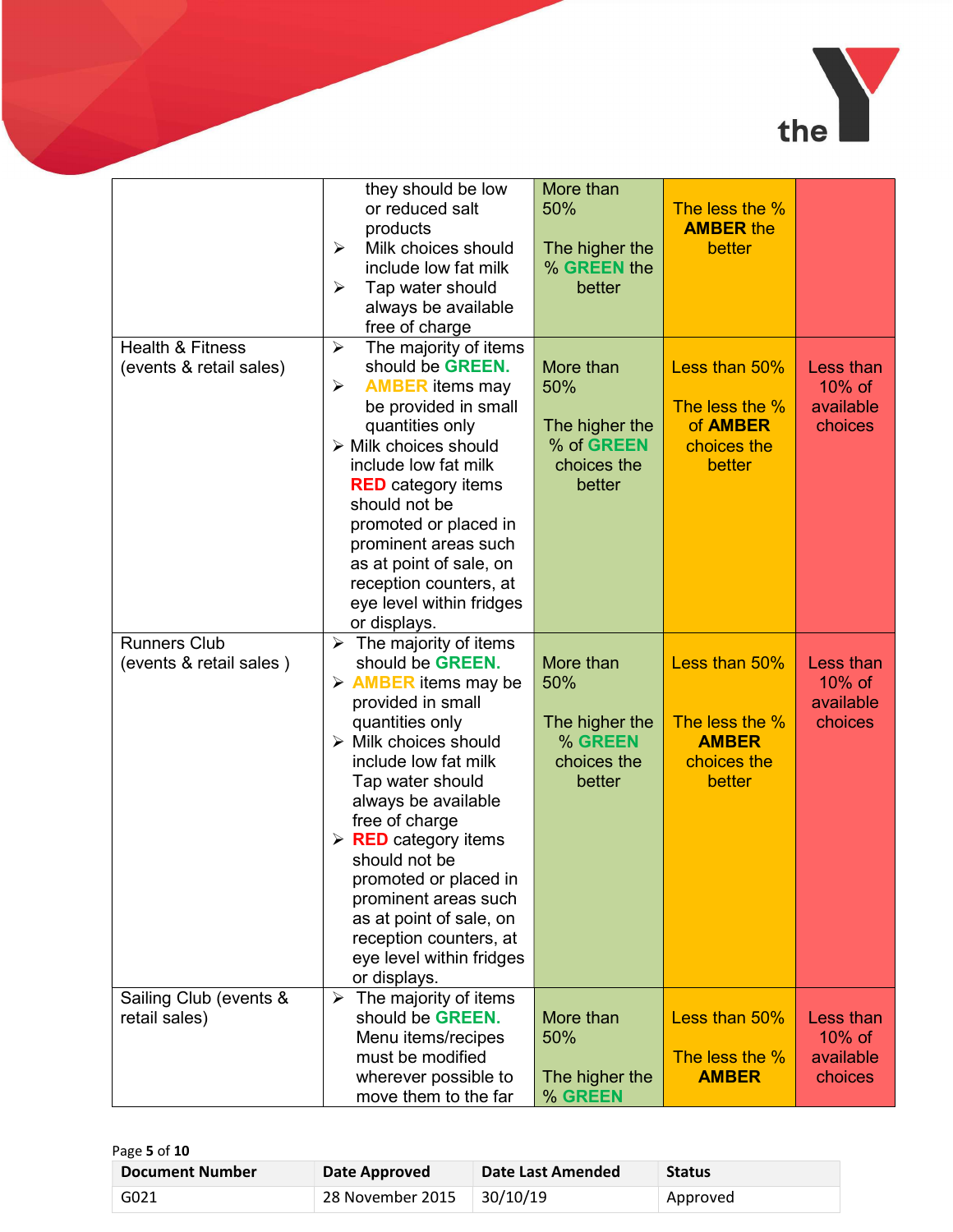

| <b>GREEN</b> end of the                    | choices the | choices the |  |
|--------------------------------------------|-------------|-------------|--|
| spectrum.                                  | better      | better      |  |
| $\triangleright$ <b>AMBER</b> items may be |             |             |  |
| provided in small                          |             |             |  |
| quantities only                            |             |             |  |
| Added salt should be                       |             |             |  |
| removed from recipes                       |             |             |  |
| $\triangleright$ Milk choices should       |             |             |  |
| include low fat milk                       |             |             |  |
| Tap water should                           |             |             |  |
| always be available                        |             |             |  |
| free of charge                             |             |             |  |
| $\triangleright$ <b>RED</b> category items |             |             |  |
| should not be                              |             |             |  |
| promoted or placed in                      |             |             |  |
| prominent areas such                       |             |             |  |
| as at point of sale, on                    |             |             |  |
| reception counters, at                     |             |             |  |
| eye level within fridges                   |             |             |  |
| or displays.                               |             |             |  |

Sugar sweetened drinks are a key contributor to the growing levels of childhood overweight and obesity. The YMCA will provide no sugar sweetened drinks for consumption or sale within any of its facilities or catering with the exception of the following; a) in the event of a medical emergency b) diluted sweetened drinks may be provided by the runners club for rehydration purposes at events

Where the YMCA is managing large events and seeking external contractors to supply food and drinks, contactors will be made aware of this policy and contractors will be sought who can best meet the requirements of this policy.

While in the workplace YMCA staff and volunteers will refrain from consuming or carrying RED foods and drinks within eyesight of children and families. This includes all sugar sweetened drinks and fast foods.

Should a conflict arise between Education and Care Services National Law /Regulations and the Healthy School Canteen Guidelines/ User Guide in regards to provision of food and drinks within licensed Children's Services settings the National Law and Regulation shall take precedence.

The following exemptions apply to the nutrition standards

 In circumstances where birthday or special celebration food is supplied from home

| Page 6 of 10           |                  |                   |               |
|------------------------|------------------|-------------------|---------------|
| <b>Document Number</b> | Date Approved    | Date Last Amended | <b>Status</b> |
| G021                   | 28 November 2015 | 30/10/19          | Approved      |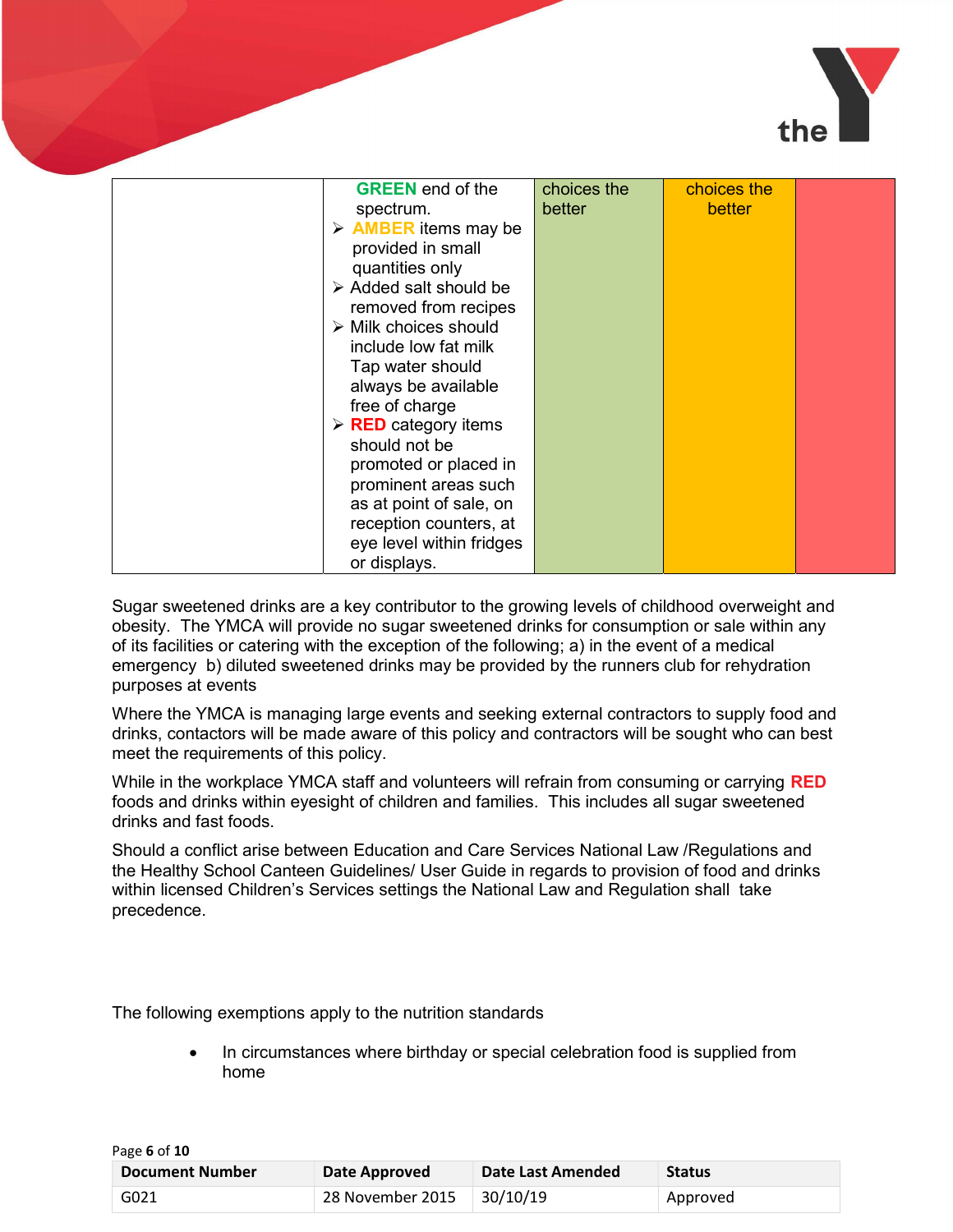

- Where special events, fundraisers, functions are held, no more than once a quarter, a small portion (no more than 20%) of **RED** foods may be provided in small serving sizes. The remaining food choices may be AMBER or GREEN however, the majority of food choices available must be GREEN
- Any further exemptions to this policy must be sought in writing and approved by the YMCA Chief Executive Officer in advance.
- The YMCA will avoid the use of its logo/brand alongside images, logos and brands promoting or strongly associated with unhealthy food and drink choices.

#### **DEFINITIONS**

Sugar sweetened drinks - refers here to all non-alcoholic water based beverages with added sugar, including sugar-sweetened soft drinks, energy drinks, fruit drink, sports drinks, cordial, any product containing guarana and any juice with less than 99% juice and/or with added sugar and/or greater than 250ml in size.

This term does not include milk-based products.

#### **SCOPE**

All YMCA business units, volunteer clubs, and any YMCA managed events:

- Where we sell food and drinks (inclusive of vending machines)
- Where we prepare food and drinks
- Where we provide food and drinks
- Where we contract food provision within a YMCA facility

YMCA Canberra will work with YMCA Australia to seek to influence partners and change contract specifications, where national contracts exist, to support and promote healthy choices.

# ROLES AND RESPONSIBILITIES

| Department/Area                                                   | <b>Role/Responsibility</b>                                                                                                                                                                                             |
|-------------------------------------------------------------------|------------------------------------------------------------------------------------------------------------------------------------------------------------------------------------------------------------------------|
| All staff and volunteers                                          | Adhere to the policy, role model healthy eating and educate<br>and advocate for healthy eating.                                                                                                                        |
| Cooks/Chefs/Food<br>preparation & planning<br>staff or volunteers | Ensure the policy is the foundation of all menu planning and<br>food provision.<br>Consistently refer to the NHSCG /NHSCG User Guide to<br>ensure you are accurately classifying food as GREEN,<br><b>AMBER or RED</b> |

| Page 7 of 10           |                  |                   |               |
|------------------------|------------------|-------------------|---------------|
| <b>Document Number</b> | Date Approved    | Date Last Amended | <b>Status</b> |
| G021                   | 28 November 2015 | 30/10/19          | Approved      |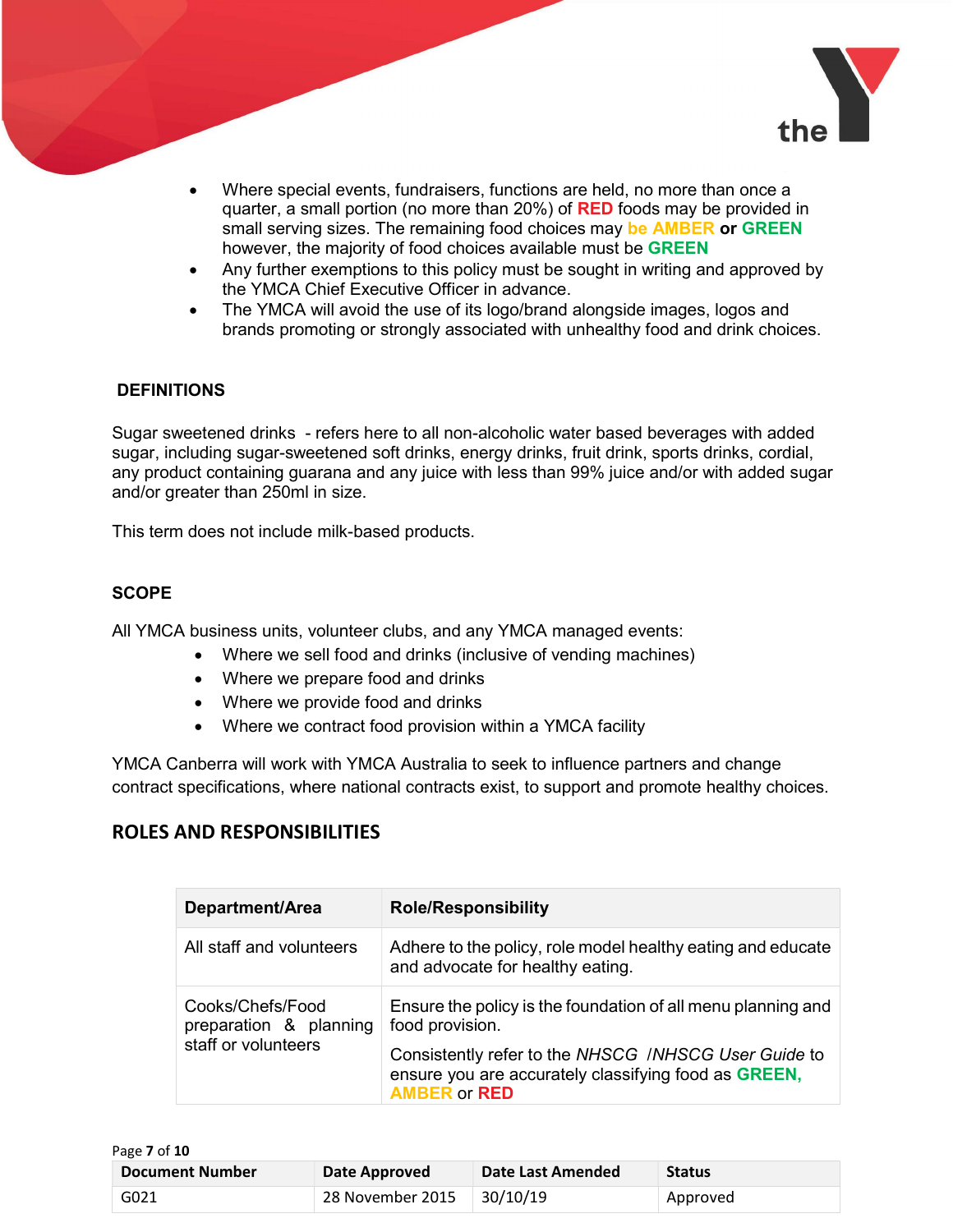

|                            | Ensure the policy is the foundation for planning food and<br>drink provision at any events/functions/catering                           |  |  |
|----------------------------|-----------------------------------------------------------------------------------------------------------------------------------------|--|--|
|                            | Modify recipes by substituting ingredients for <b>GREENER</b><br>options (refer to: NHSCG and NHSCG User Guide)                         |  |  |
|                            | Seek assistance and advice via the ACT Nutrition Support<br>Service when required (http://www.actnss.org/)                              |  |  |
|                            | Educate suppliers on the YMCA policy and advocate to<br>improve healthy eating choices at the supply end.                               |  |  |
| <b>Volunteer Commitees</b> | Ensure compliance to the policy                                                                                                         |  |  |
|                            | Ensure the policy is the foundation for planning food and<br>drink provision at any events/functions.                                   |  |  |
| Managers                   | Ensure understanding and compliance to the policy                                                                                       |  |  |
|                            | Facilitate training in the application of the Traffic Light<br>System                                                                   |  |  |
|                            | Ensure the policy is the foundation for planning food and<br>drink provision at any meetings/training/events/functions.                 |  |  |
|                            | Educate partners, suppliers, stakeholders on the YMCA<br>policy and advocate to improve healthy eating choices<br>across the community. |  |  |
| <b>Board of Directors</b>  | Promote the YMCA policy at governance level.<br>Communicate and advocate for the policy to stakeholders,<br>government and partners.    |  |  |

# MONITORING, EVALUATION AND REVIEW

- The implementation of the policy will be monitored annually by YMCA Canberra through formal menu audits and assessments, informal observation on site and via purchase order reviews.
- The policy will be monitored and evaluated on a regular basis within YMCA Children's Services by Children's Education and Care Assurance under the overarching Australian Childrens Education Care Quality Authority (ACECQA)
- The policy will be reviewed in the event of any significant changes to the following documents;
	- National Healthy School Canteen Guidelines 2014 (NHSCG)
	- ACT Health: Healthy Food and Drink Choices Policy 2013
	- Australian Dietary Guidelines

| Page 8 of 10           |                  |                   |               |
|------------------------|------------------|-------------------|---------------|
| <b>Document Number</b> | Date Approved    | Date Last Amended | <b>Status</b> |
| G021                   | 28 November 2015 | 30/10/19          | Approved      |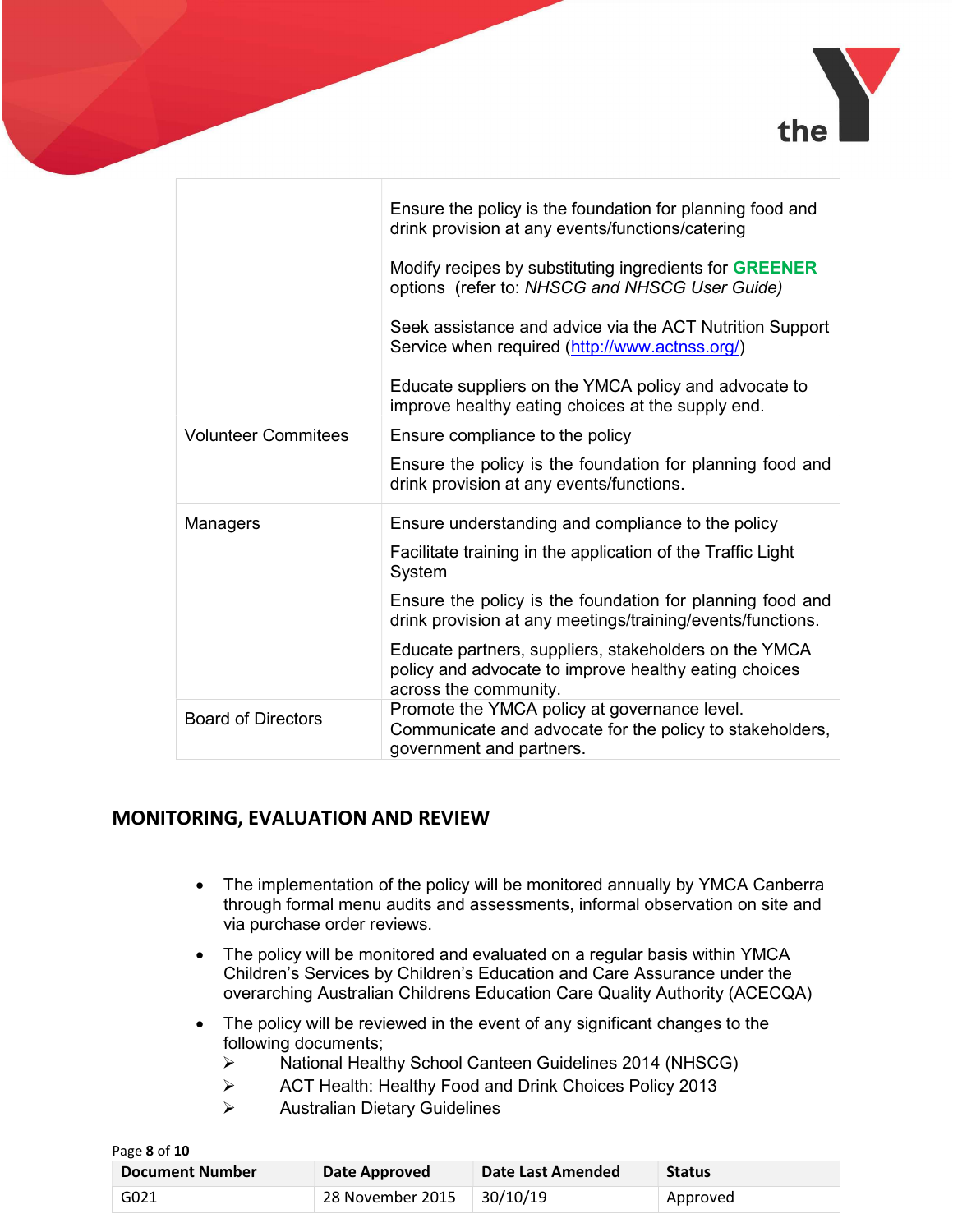

# SUPPORTING DOCUMENTS (LINKS TO PROCEDURES, LEGISLATION, FORMS, WORK PRACTICES)

ACT Government, Towards Zero Growth Healthy weight action plan, http://www.health.act.gov.au/sites/default/files/Towards%20Zero%20Growth%20Healthy%20We ight%20Action%20Plan.pdf

National Healthy School Canteen Guidelines 2014 (NHSCG) http://www.health.gov.au/internet/main/publishing.nsf/Content/5FFB6A30ECEE9321CA257BF0 001DAB17/\$File/Canteen%20guidelines.pdf

Education and Training Directorate, ACT Public School Food and Drink Policy http://www.det.act.gov.au/ data/assets/pdf file/0010/692290/Web-V-Final-ACT-Public-School-Food-and-Drink-Policy.pdf

ACT Health Healthy Food and Drink Choices Policy 2013 http://health.act.gov.au/sites/default/files/Healthy%20Food%20and%20Drink%20Choice s%20Policy.pdf

Australian Dietary Guidelines https://www.nhmrc.gov.au/\_files\_nhmrc/publications/attachments/n55\_australian\_dietary \_guidelines\_130530.pdf

ACECQA Guide to the National Quality Framework http://files.acecqa.gov.au/files/National-Quality-Framework-Resources-Kit/NQF03-Guideto-NQS-130902.pdf

Education and Care Services National Regulations http://www.legislation.nsw.gov.au/maintop/view/inforce/subordleg+653+2011+cd+0+N

### This work was supported by the ACT Government through the Health Promotion Innovation Fund

Approved by: YMCA Board Meeting number and date: 28 November 2015 Resolution number: 4.5.1 Effective date:29 November 2015

| Page 9 of 10                            |                  |                   |               |
|-----------------------------------------|------------------|-------------------|---------------|
| <b>Document Number</b><br>Date Approved |                  | Date Last Amended | <b>Status</b> |
| G021                                    | 28 November 2015 | 30/10/19          | Approved      |